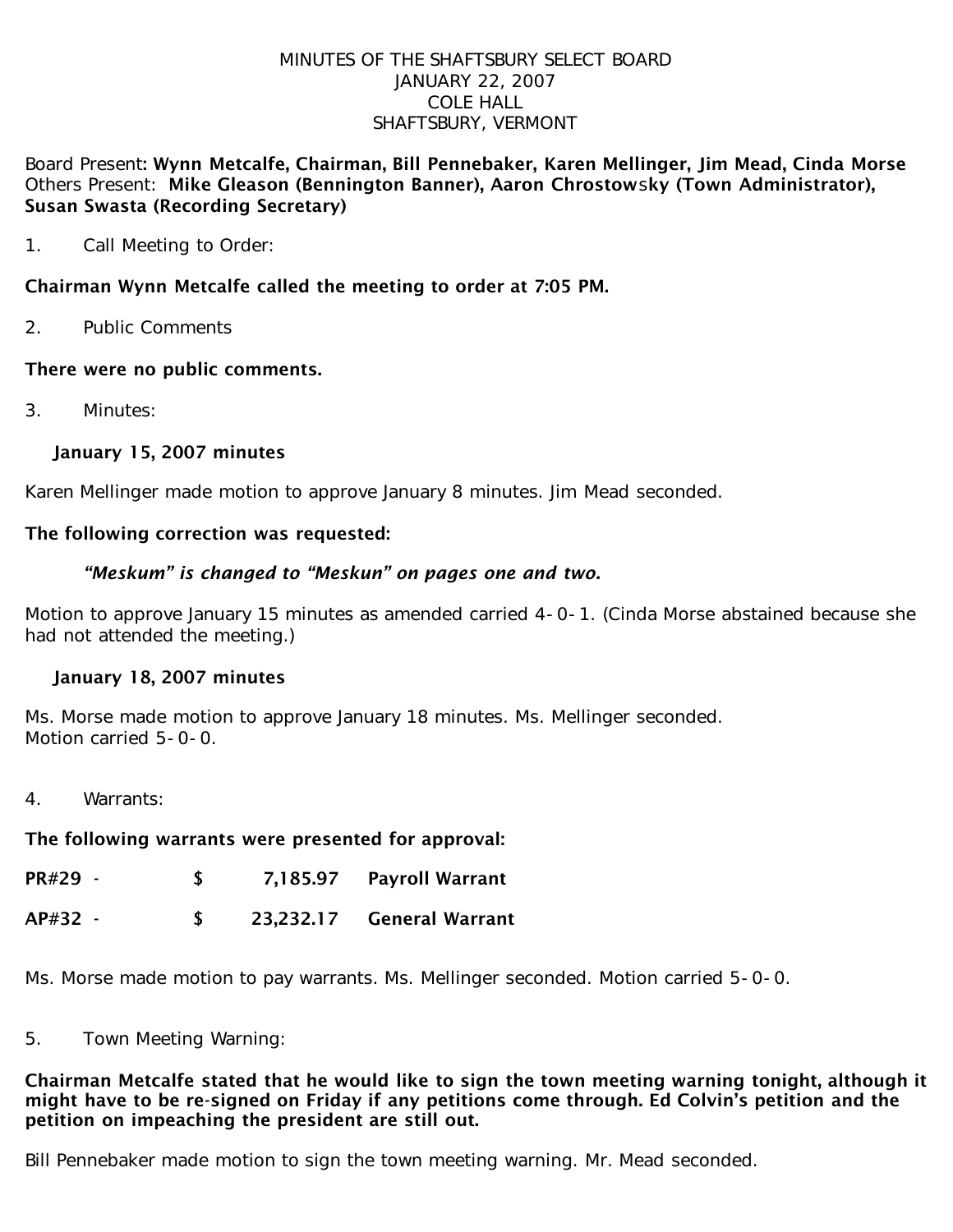Ms. Mellinger asked Aaron Chrostowsky if all figures had been double checked, and he replied that they had.

Motion carried 5-0-0.

Mr. Chrostowsky noted that he had added a line item on mileage reimbursement, which had not been included last year but had been included in previous years. Ms. Morse asked if a specific amount for reimbursement should be recommended, reflecting the amount in the budget.

There was a discussion as to whether this question should be included on the ballot, since it is already in the budget, which may prove confusing and redundant. Mr. Pennebaker expressed concern that, should it be voted down, employees would not be reimbursed for using their private vehicles. After further discussion, the Board decided to remove the mileage question from the ballot and town meeting warning.

Ms. Mellinger asked if other questions, in addition to the budget, should be included in the vote on adoption of the Australian ballot. Chairman Metcalfe asked why we would have a town meeting if everything were decided by Australian ballot, and Ms. Mellinger replied that it would then become an informational meeting. Ms. Morse said that this issue could be dealt with if someone brings it up at town meeting.

Ms. Morse stated that she thinks items five and six on the warning should be reversed, so the budget discussion comes first, then the question on budget decision by Australian ballot. Others agreed that it could be reversed.

Mr. Pennebaker asked if changing budget approval to Australian ballot would mean that all budget-related matters, such as last summer's special meeting on borrowing funds for landfill closure, would have to be decided by Australian ballot. Chairman Metcalfe replied that it would just apply to adopting the budget, not other budget-related decisions. He is not aware of any state statute that would require this.

He suggested sending a quick email to Town Attorney Rob Woolmington to confirm. (Later in the meeting Mr. Chrostowsky said that he will first check with the Vermont League of Cities and Towns [VLCT].)

Other minor changes in wording and names of organizations were discussed.

6. Professional Services Agreement:

Ms. Mellinger expressed concern that the agreement puts the sidewalk project process two months behind where it should be. She also questioned service charge figures that are higher than those in the bid and the language dealing with "unforeseen occurrences." Ms. Morse suggested that Ms. Mellinger and Mr. Chrostowsky discuss these issues with ESPC and bring the information to next week's meeting.

7. Deliberative Session:

Chairman Metcalfe stated that clarification on the procedures for recusal had been received from the Secretary of State's office, but that the issue is still muddy because of conflicting information between the Secretary of State and the VLCT. According to the Secretary of State, a person who recuses himself or herself may stay in the room, but not speak. If the DRB were to go into deliberative session, this person would not be able to participate. The VLCT states that the person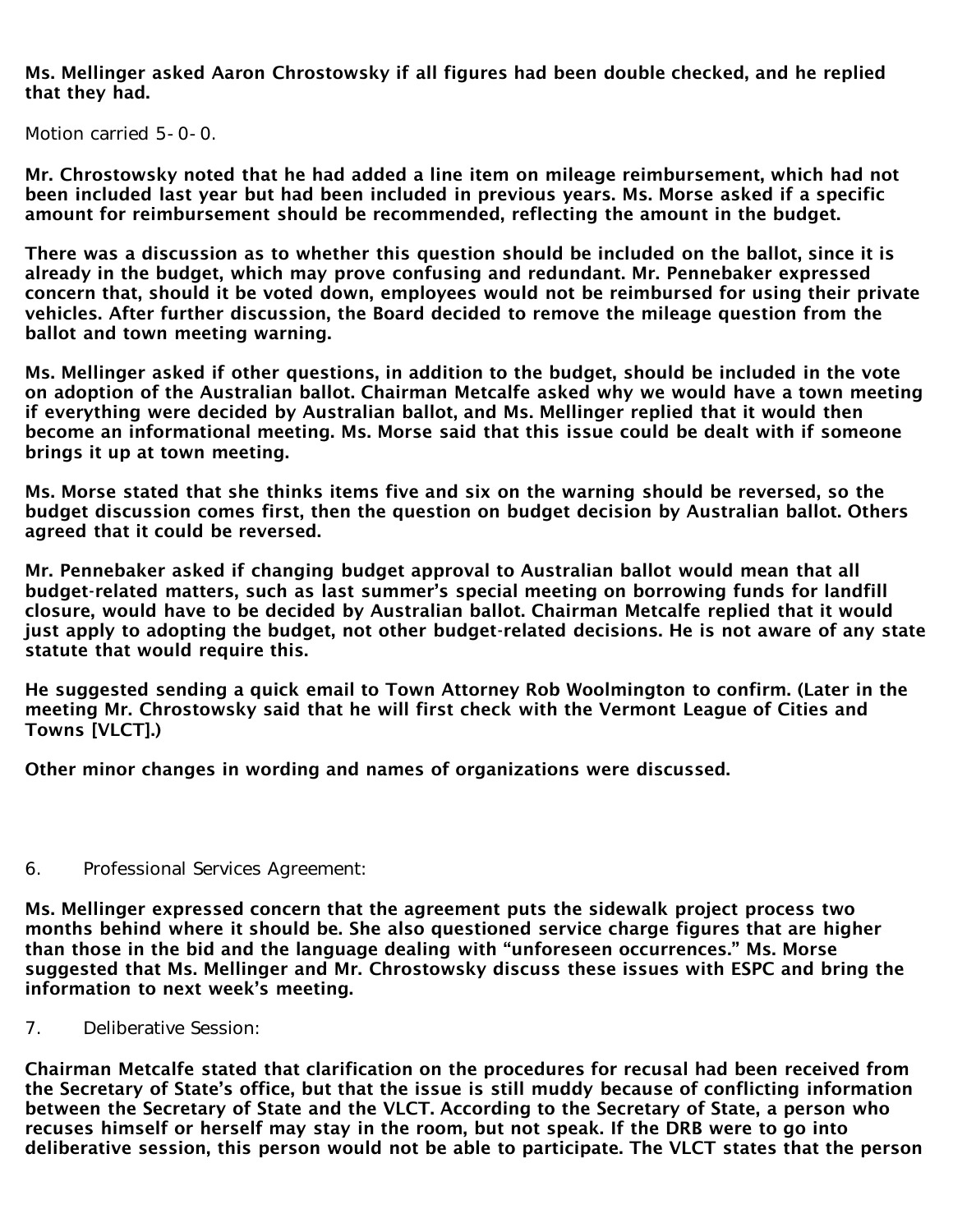must leave the room.

Mr. Chrostowsky added that another gray area is that a person does not have to recuse himself; it is considered best practice, but not required by statute. Ms. Morse said that the VLCT had made it clear that it is the appearance of conflict of interest, as much as actual conflict, which is important to ensure public trust.

Mr. Pennebaker brought up the matter of planning and zoning board members recusing themselves and then going to the other side of the table to conduct business. Ms. Morse explained that this is not a conflict of interest because the person is then not participating as a board member or taking part in the decision.

Mr. Pennebaker asked what the difference is between a recusal that involves stepping down and not participating and a recusal that involves stepping down and then going to the other side of the table to do business as an individual. Procedures as defined do not differentiate between the two.

8. Other Business:

Mr. Pennebaker discussed a draft plan from Heindel and Noyes on the methane remediation plan. They will drill four additional wells along the periphery of the cap, use these to pump out methane, and then measure the effect in the existing wells. Basic installation costs of \$13,688 do not cover extension of electrical service or burying the pipes.

He said that rough estimates of electrical service and burial of pipes in a four-foot trench might be about \$2000 and \$5000, respectively. This assumes that the town will dig the trench. The pipes would connect the wells to a pump, which would be housed in a small shed to reduce noise. The methane would be released into the atmosphere.

Mr. Pennebaker said that they advised not waiting until spring for safety reasons. Mr. Mead suggested a different location for the pump that might reduce the cost of electrical service and would be further from the Eastmans. Mr. Pennebaker reported that he had discussed the plan with Buzz Surwillo, who wants to be kept in the loop and asked for a copy of the plans. Mr. Chrostowsky will send them ASAP.

Mr. Pennebaker said that Mr. Surwilo recommended waiting until the system is up and running before putting additional measuring equipment on the Eastman property, because it may not be needed.

Mr. Pennebaker made motion to approve the Heindel and Noyes methane remediation plan. Ms. Mellinger seconded. Motion carried 5-0-0.

Mr. Pennebaker stated that the final plan, the Endres survey, and the data on distances should be sent to Heindel and Noyes right away. There was a brief discussion on whether the pipes would need to be buried or could be covered with fill.

Mr. Pennebaker said that he had received an email from Jim Serrao suggesting that the town sell advertising in the town report in order to raise money. Ms. Morse said that he should be informed that ad space can be purchased in the Economic Development brochure.

Ms. Mellinger stated that she and Mr. Pennebaker have drafted a letter to the state requesting any additional funds for landfill closure. Chairman Metcalfe asked that all Board members receive a copy.

Mr. Mead requested a short Executive Session on a legal matter.

Mr. Chrostowsky reported that he spoke to David Hosley about mowing the landfill cap, and that